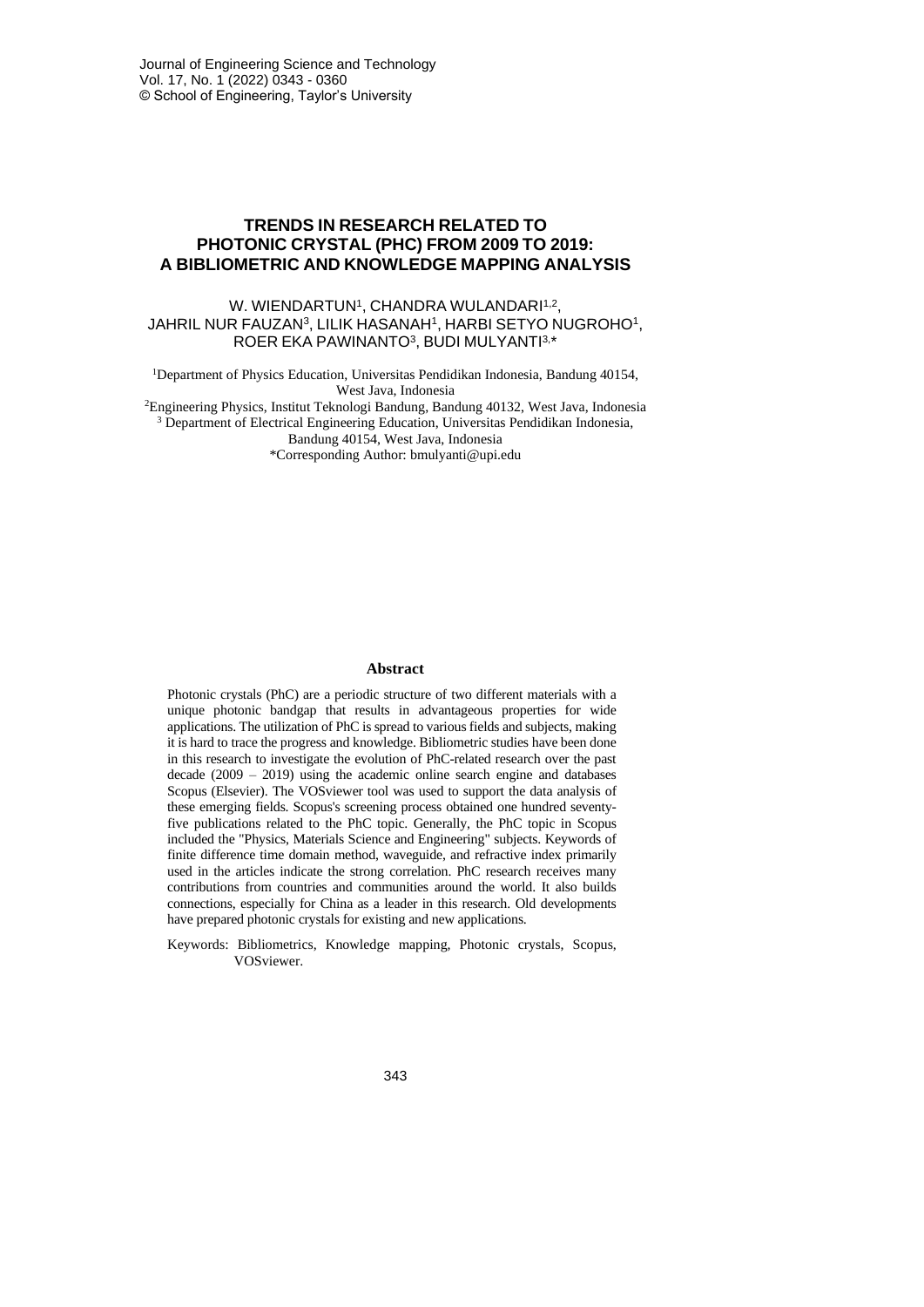## **1. Introduction**

Photonic crystal (PhC) is a periodic structure of two materials with different dielectric constants, along with one-, two- or three-dimensional space. The PhC has an energy band structure called photonic bandgap (PBG), which selects a specified range of frequencies forbidden to propagate through its structure.PBG structures allow the light to travel through the periodic structure over a specific photon energy range.

Struktur PBG memungkinkan cahaya untuk menjalar melaluistruktur periodik pada rentang foton energi spesifik tertentu, namun dipantulkan kembali ketika menubruk kristal dan tidak dapat melakukan perambatan. The PBG structure creates a forbidden zone where light can travel through the periodic structure over a defined photon energy range and is reflected and not allowed to propagate when it is impinging the crystal. This property resulted from the scattering of light interference from the lattice plane. This property resulted from the interference of light scattered from the lattice plane. The periodic modulation of refractive index in PhC is similar to electrons and holes in an atomic lattice in a solid. The first experimental work in 1991 showed that the use of a series of drilled holes in a high refractive index material creates a blocking band that does not allow transmission in that frequency range. [1]. The overall structure of the PBG is a three-dimensional periodic structure that suppresses spontaneous emission in the electromagnetic bandgap. Since then, new designs have been developed and innovated based on this concept. However, improving the overall performance of this device remains a major concern for the full functionality of the device, with performance limitsimposed by various manufacturing processes[2]. Theoretically, the photonic band structure can be designed using the calculation of particle wave function in solid-state. It leads to understanding different structures and designs of PhC, which can be used for wide applications.

Yablonovitch [2] and John [3] have proposed independently the concept of PBG structures. Recently, PhC has attracted a lot of attention from researchers through various PhC structures reported in the literature [4-11]. PhC that exhibits strong optical confinement within a small volume is required and has been used in waveguide technology due to its simple structure [1]. In addition, a line defect in the PhC slab provides low loss, which can be advantageous for waveguides in multi-Gbit/s THz communication [12]. Yu et al. [13] have reported PhC waveguide in 0.3 THz bands, exhibiting loss lower than 0.1 dB/cm. It significantly reduces losses through using metallic transmission lines [14]. Furthermore, the PhC in the communication field can use light-source by embedding the light-emission materials into the PhC structure to increase the radiative recombination of charge carriers to control their radiation [15, 16]. The PhC cavity is effectively used to obtain high-frequency tuning efficiency and large rejection ratios, which are significant to on-chip microwave system development in tunable microwave photonic filters [17, 18]. In addition, the PhC has also been widely used in thirdgeneration of photovoltaics because of its unique and beneficial property of PBG and slow photon effect. The distribution and propagation of photons in solar cells can be adjusted by the presence of PhC [19]. High performance of PhC-based solar cell reported in power conversion efficiency (PCE) as 17.58% for nano-disc array [20], 10.5% for hemisphere structure [21], and 15.9 % for inverse opal structure [22]. Besides PhC application for light communications, it can also detect environmental and biological molecules [23]. PhC cavity structures are sensitive to the refractive index change. Therefore, PhC cavity becomes a potential sensor device with high sensitivity and accurate detection limit [24].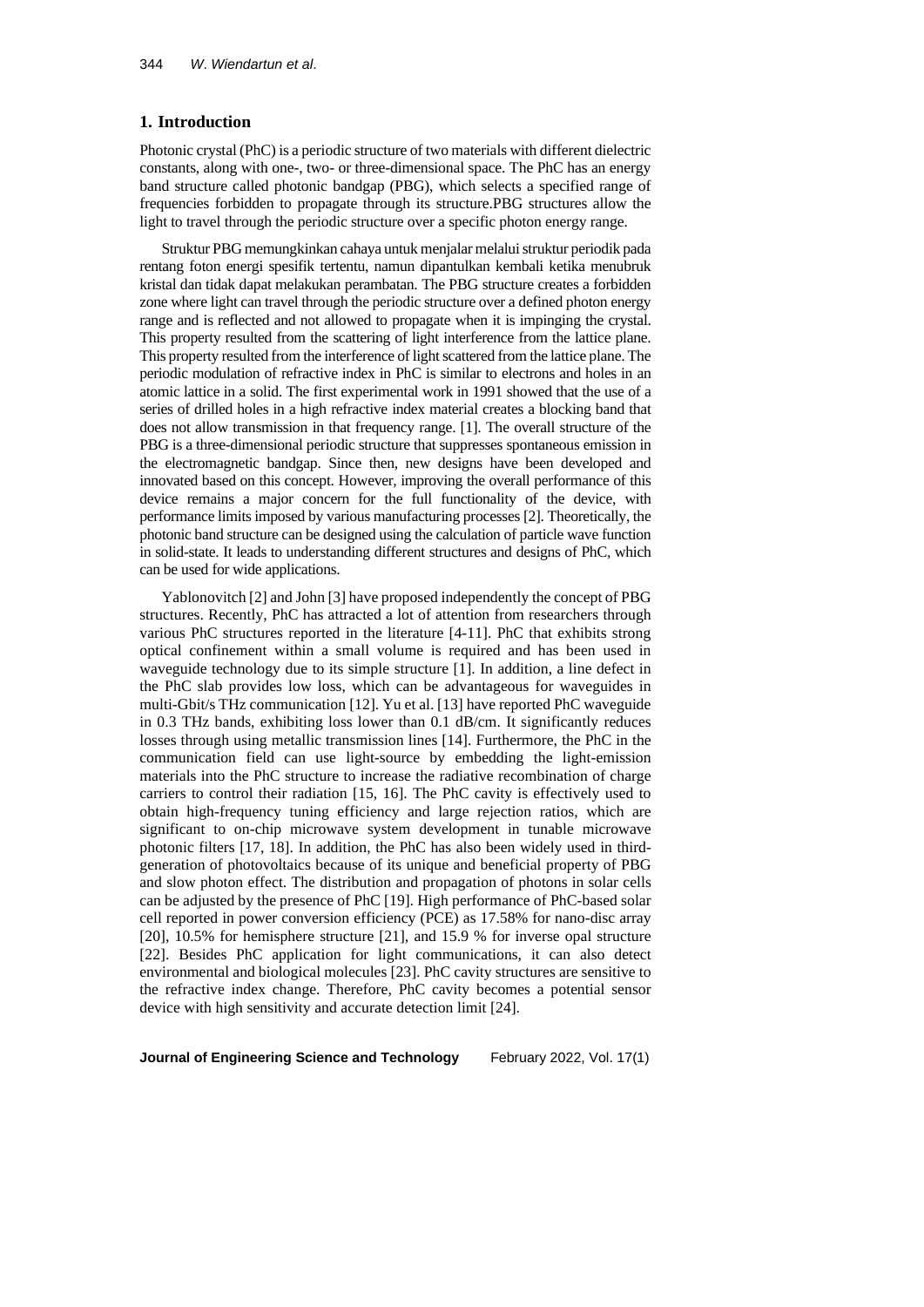The overview above indicates the challenge for researchers to identify the track record of research and development in PhC. It became more difficult to follow the research progress on PhC topics due to increased publications over the last decade. The assessment towards growth and impact of a research topic in PhC is very important for an institution or research group in planning, financing, recruiting, and other preparations related to research continuity. The Industrial Revolution (IR) 4.0 era can facilitate the research to be mapped easily due to the availability and accessibility of digital data on the published articles. Several databases and search engines provide services in finding and accessing journals, institutional repositories, archives, or articles in other academic articles or other articles collections. Examples of well-known and widely used educational resources are Scopus, Web of Science, PubMed, ERIC, ScienceDirect, IEEE Xplore, DOAJ, and JSTOR. Identification of 16 conceptual frameworks or models to identify the research impact assessment has shown that bibliometric analysis is involved significantly in most models [25]. Bibliometrics has become a widely used method for studying the development of a particular subject [26, 27]. The bibliometric information was quantitatively analysed using both mathematical and statistical methods. The mentioned information included the number of publications, the number of citations, h-index, and measures of publishers and authors involved in the topic [28]. Bibliometric analysis has been widely used in many fields such as science, engineering, and technology [29], medical [30], environmental [31], industry [32], social [33], linguistic [34], and business [35].

In this work, we proposed studying and identifying the progress and direction of photonic crystals-related research using bibliometric analysis and visualization. The data are provided by abstract and citation databases, namely Scopus. VOSviewer as the bibliometric analysis tool was used since it has been wellreported in many papers [36-39]. The trend, distribution, contribution, and correlation related to the PhC research have been reported to explore the characteristics of this area.

## **2.Method**

A holistic study was used to summarize the research output in the topic of PhC published in abstract and citation databases. Scopus is one of the primary citation data besides the World of Science (WoS) suitable for scientometric analysis. Scopus was identified as a database with ~40% coverage in natural science and engineering, which is ~5% better than WoS coverage. The vast country distributions of authors were also found in the publication databases from Scopus [26, 27]. The entire article screening process was comprised of four steps. Firstly, we inputted the topic of "photonic crystals" into Scopus and set the limitation time publication from 2009 to 2019. Next, a total of 411 articles were identified covering different disciplines such as engineering, materials science, physics and astronomy, energy, computer science, and mathematics. Lastly, we conducted the second round of screening to distinguish the 411 articles of several works of literature, including reviews, conference papers, journal articles, books, and others. A total of 212 journal articles have been chosen as a sample for analysis in the next step of literature screening. Lastly, out of 212 articles, we conducted the third screening, which only contained photonic crystals, photonic crystals, and 2-D photonic crystals in the title, abstract, or keywords. Thus, 175 identified articles will be used for the sample in the discussion.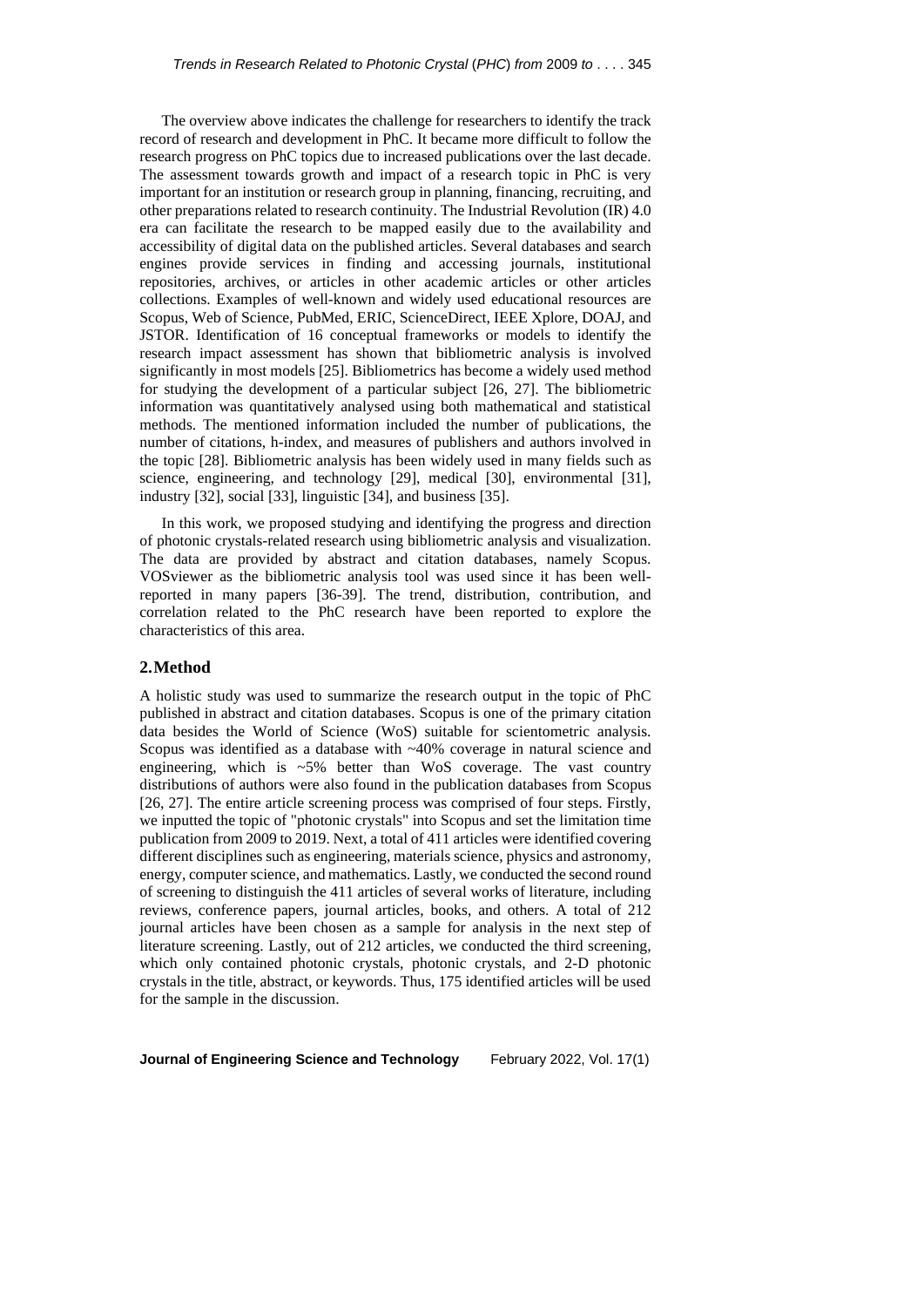Science mapping is essential in bibliometric analysis to represent the developmental status and situation of the discipline. VOSviewer software which Centre developed for Science and Technology Studies, Leiden University, Netherlands) was used for the science mapping procedure in this study. VOSviewer displays the size of nodes to visualization the data. A node symbolizes the input data. The frequency of the data is represented by the node and the word size which is a larger node, and the word describes that the data is contributed evenly and is widely related to research. Nodes of a similar colour belong to the cluster to simplify the search process. The line between two or more keywords means they appeared together in the publication. The thicker the line, the more often it will occur at the same time. The nodes with the same colour belong to a cluster to make the searching process easier. The line between two or more keywords represents that they have appeared together in the publications. The thicker line is visualized, the more cooccurrence between them. This paper used VOSviewer to map the keyword analysis, co-author contributions, and country contributions. On the other hand, the subjects, citations, journal publishers, authors affiliations, and funding sponsors data obtained from Scopus were processed using Microsoft Excel (Microsoft Corporation, United States) to display a table and line chart for easier distribution analysis.

## **3.Result and Discussion**

## **3.1.The current status of PhC study**

In this section, the current status of the PhC study was discussed through the analysis of annual trends of publication, distribution of journal publisher and related subject, and the citation analysis to show the impact of the articles.

## **3.1.1. The annual trends of PhC publication**

Figure 1 shows the annual trend of PhC-related publications in the last decade  $(2009 - 2019)$ . The graph shows a fluctuating number of annual publications; however, the trend seems to increase through half decades. The highest recorded publications were obtained in 2016, with the silicon-based PhC becoming the most topic in demand. However, this number has decreased by half in 2017 and fluctuate in the following years. It cannot be disputed that the number of publications would leap given the growth not yet completed by referring to the previous patterns, and the application is already a lot.



**Fig. 1. The annual trend of PhC-related publications between 2009 and 2019.**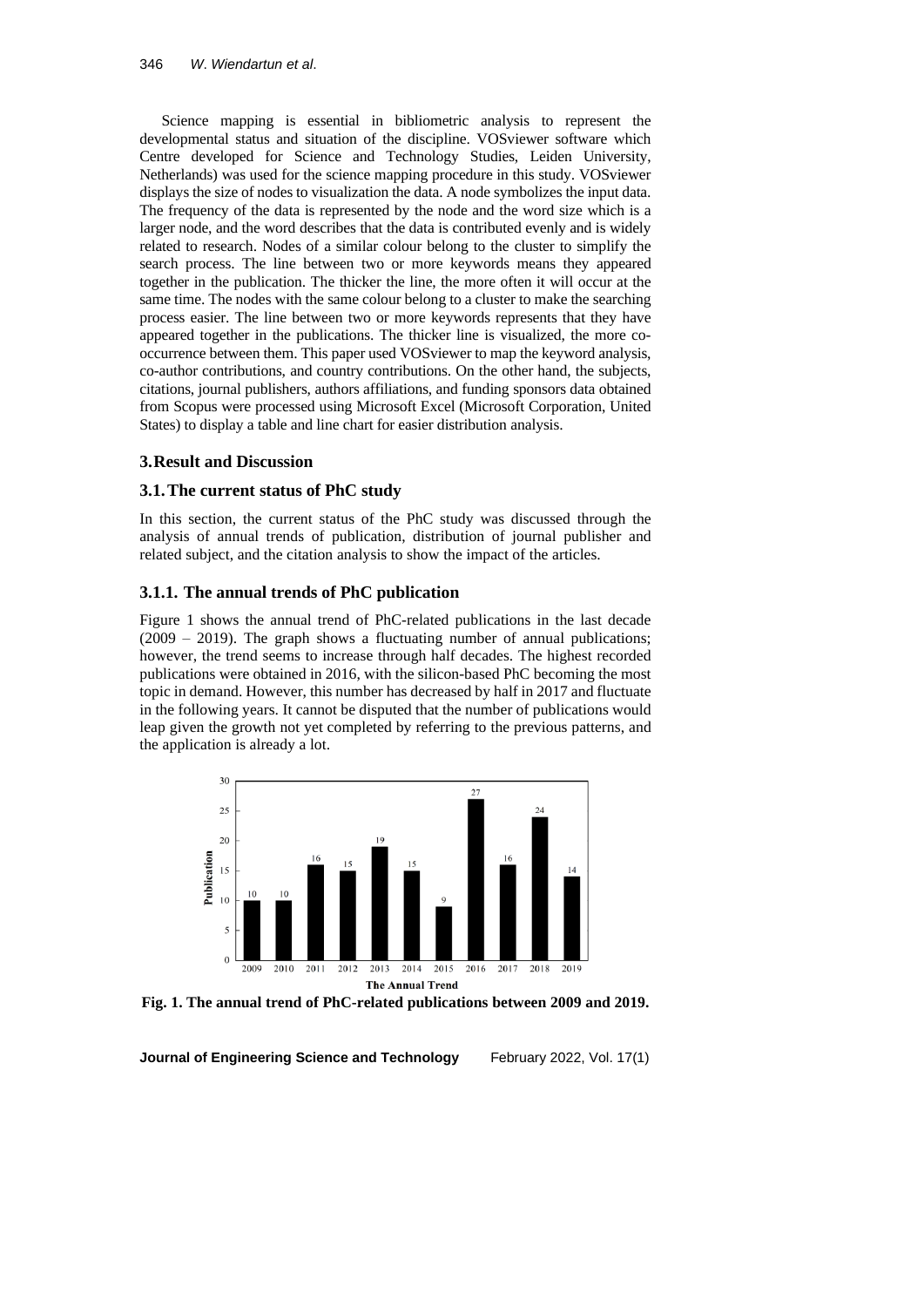### **3.1.2. The distribution of journal publisher**

All 175 articles with related keywords of 'photonic crystals' were published in 90 journals. A total of 69 articles which are 39.42% of them were published in the top 10 journals, while the 106 remaining articles were spread in 80 journals that published no more than 1 to 2 PhC-related articles. The top 10 journal publishers are shown in Fig. 2 which as many as 7 of them are journals with the title 'optics' indicating their main subject. Considering that this is an approach to manipulating light, then the existence of PhC in optics journals is fair due to the strong correlation between topics. Only the top 3 journals have published more than 10 papers, namely Optics Express, Optik, and Optics Communication. The PhC topic is highly accepted for publication in prestigious journals indicated by the high quartile, namely Q1 (Optics Express), Q2 (Optik), and Q2 (Optics Communication), with a high cite-score are 6.7, 3.7, and 4.1, respectively.



**Fig. 2. The top 10 journals with PhC -related publications.**

#### **3.1.3. The distribution of related subject**

The 175 articles related to this topic were categorized into 15 subjects, where the top 10 subjects are shown in Fig. 3. The majority of every PhC study belongs to Physics and Astronomy as physics is the fundamental study for these topics. The second and third subjects, namely materials and engineering, represent the main topic of study, where the majority is discussed in designing and fabricating the materials and their structures. Meanwhile, the last 7 subjects can be concluded as the target applications described in the introduction as these subjects are closely related to the application of PhC in waveguides, filters, light sources, photovoltaics, and sensors. Due to the high number of publications with subject Chemistry (23), Chemical Engineering (6), and Biochemistry (5), we can predict that PhC applications are mainly used for sensors development.

### **3.1.4. The citation analysis of impactful publication**

The number of citations reflects the quality and impact of the papers [40]. Figure 4 shows 10 articles with the highest citation as the data obtained from Scopus, where the four highest cited articles exceed 100 citations each. By averaging the number of citations of these 10 papers, the citation rate obtained is around 74 citations. Aksnes et al. describe 15 reasons the publication to be popularly cited. Some of these are described in the background of the study, explanation of methodology,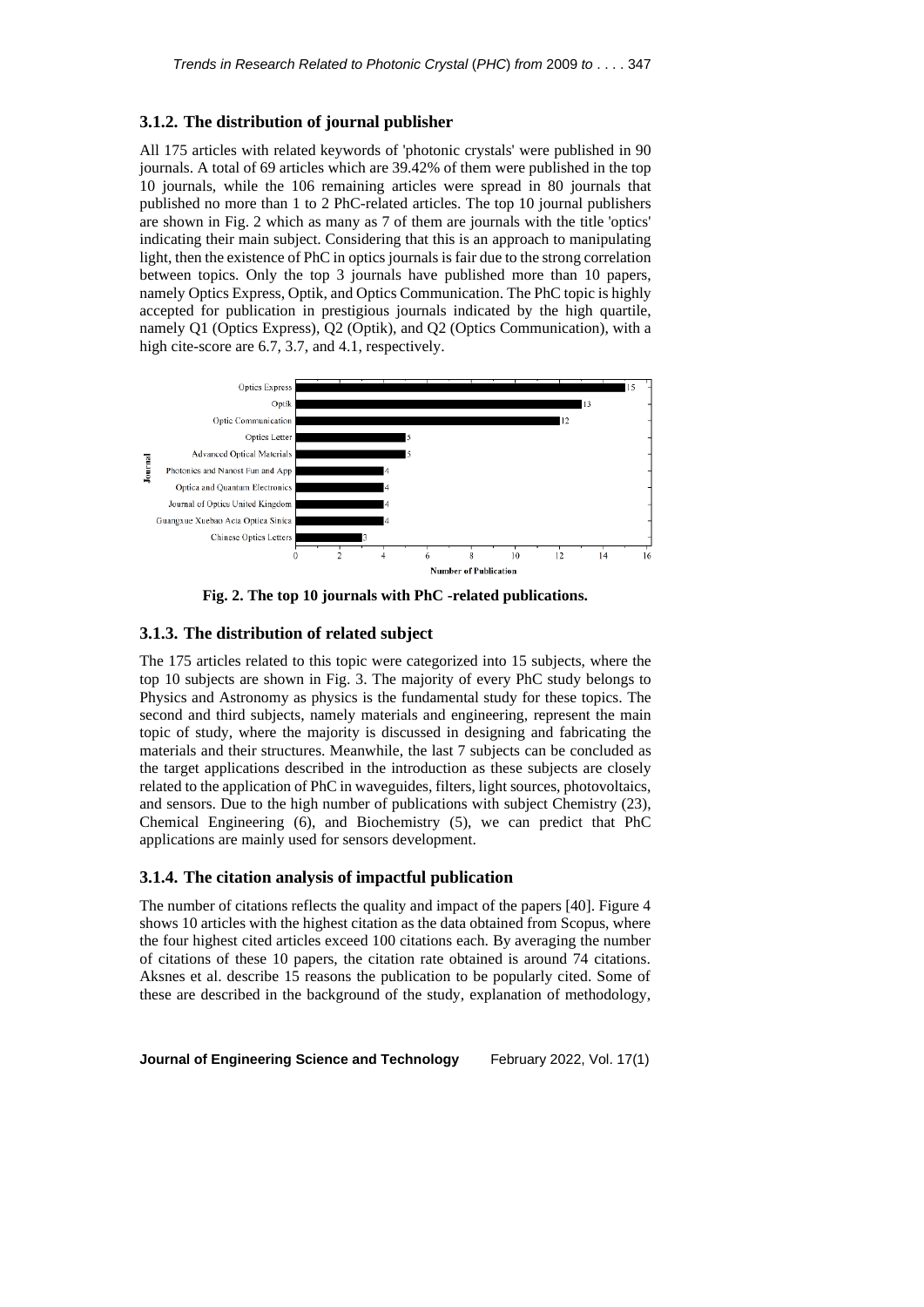mentioning the pioneers, identifying original publications, and giving credit for corresponding work [41].

Figure 5 shows that the citation rate is also influenced by the journal publisher cite-score apart from quality and papers information and suitability. For example, Wu S et al. and Nam Y et al. has published an article entitled "Control of twodimensional excitonic light emission via photonic crystal" and "Solar thermophotovoltaic energy conversion systems with two-dimensional tantalum photonic crystal absorbers and emitters" in 2D Materials and Solar Energy Materials and Solar Cells journals, respectively. Both papers have gathered a lot of citations that could be influenced by specific compatibility of topics and published in high cite-score of the journals.







**Fig. 4. The top 10 cited PhC articles, identified by the first author and year of publication.**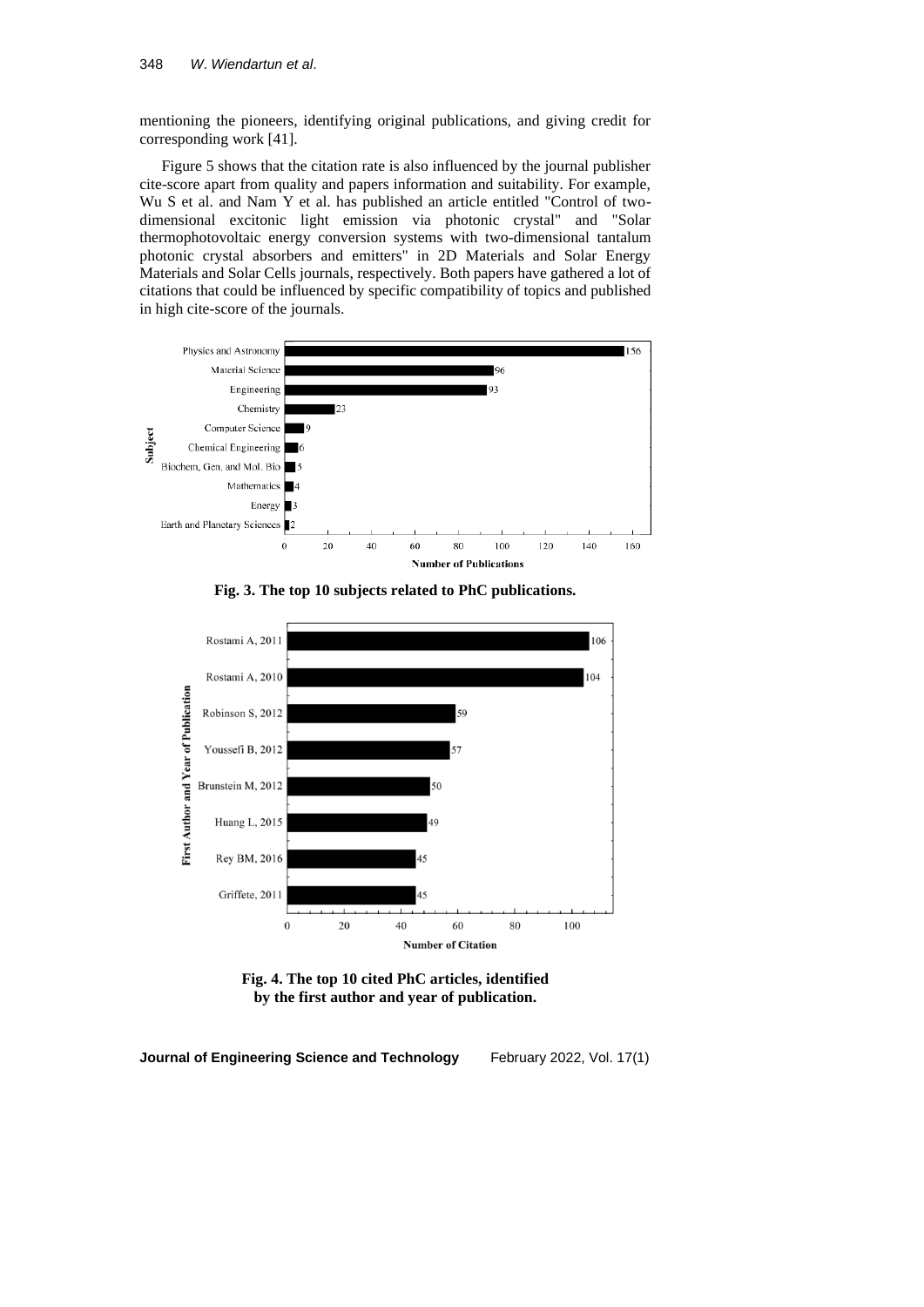

**Fig. 5. The cite score of journal publisher of top 10 cited PhC article, the journal (down to top) related with the article (right to left) in Fig. 4.**

#### **3.2.The keyword analysis of strong correlation of PhC study**

The distribution of keywords has been analysed to study this topic. In this section, several keywords will be discussed including, the co-occurrence network map, the top 10 keywords in PhC publications, the keywords density visualization map, and the keywords timeline view. These visualizations were obtained using VOSviewer with the following settings: minimum number of occurrence of keywords 5; the number of keywords 1768; and the threshold 97. VOSviewer has divided the keywords of PhC-related publications into 6 clusters. The result is shown in Fig. 6 and listed in Table 1 with a description of the frequency and link strength to indicate the keyword attachment to the PhC research topic. The keyword "photonic crystals" has the highest frequency of 167. Other keywords with the highest frequency included "finite difference time domain method" (61), "photonic crystal"(51), and "time-domain analysis" (42). But the frequency of occurrence does not affect the link strength of other keywords. Based on its frequency, the word "photonic crystals" has a link strength of 1081, which indicates domination, while the words "photonic crystal" have a weak link strength (370) compared to the keyword "timedomain analysis" (395), which has a lower frequency.



**Fig. 6. Keywords co-occurrence network of PhC-related publications.**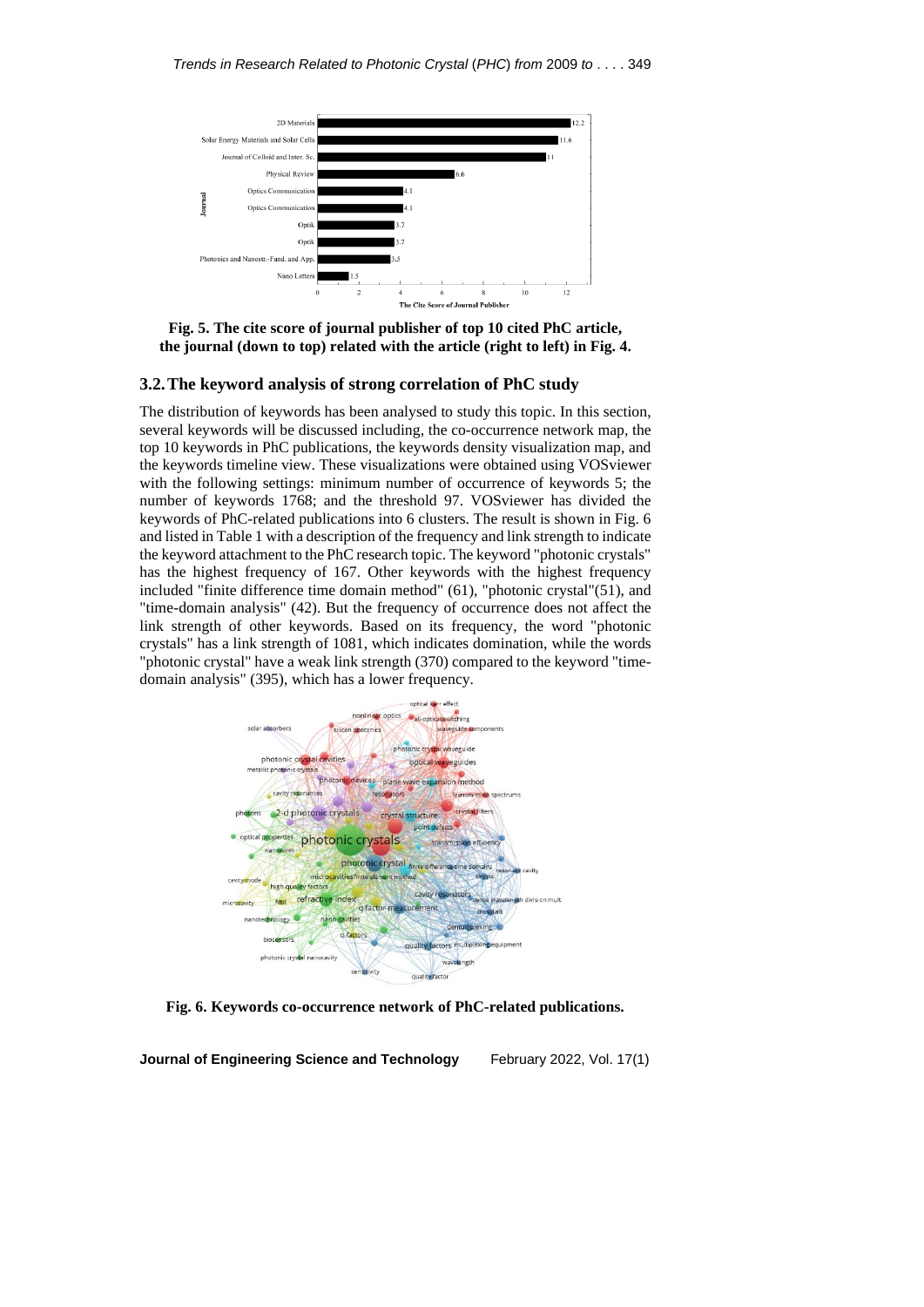| <b>Rank</b> | <b>Keywords</b>                         | <b>Frequency</b> | <b>Total Link</b><br><b>Strength</b> |
|-------------|-----------------------------------------|------------------|--------------------------------------|
| 1.          | Photonic crystals                       | 167              | `1081                                |
| 2.          | Finite difference time domain<br>method | 61               | 551                                  |
| 3.          | Time-domain analysis                    | 42               | 395                                  |
| 4.          | Photonic crystal                        | 51               | 370                                  |
| 5.          | Refractive index                        | 33               | 285                                  |
| 6.          | Waveguides                              | 26               | 258                                  |
| 7.          | 2-D photonic crystals                   | 42               | 254                                  |
| 8.          | Q factor measurement                    | 24               | 221                                  |
| 9.          | Optical waveguides                      | 23               | 213                                  |
| 10.         | Two-dimensional photonic<br>crystals    | 24               | 213                                  |

**Table 1. The top 10 keywords of the PhC -related publications.**

The co-occurrence or the condition where two or more keywords appeared simultaneously is indicated by a line that connects them. Thus, thick lines visualize more frequent occurrences between them [42]. The total link strength of a node is the sum of the link strengths of that node compared to other nodes [43]. The node, "photonic crystals", has thicker lines with "finite difference time domain method", "time-domain analysis", "photonic crystal", "refractive index", "waveguides", "2- D photonic crystals", "q factor measurement", "optical waveguides" and "twodimensional photonic crystals". These are all nodes with a link strength of over 200 links. The relationships between "photonic crystal" and "2-D photonic crystal" and "two-dimensional photonic crystals" indicate that the two-dimensional structure of PhC gets most of the attention as compared to 1D and 3D. While the link between "photonic crystal" with "finite difference time domain method" and "time-domain analysis" implies its popularity, that can be used to predict the effectivity of the FDTD method for PhC simulation.

### **3.3.The co-authorship contribution on PhC study**

The research project needs strong collaboration to finish and perform significantly. Cooperation in research is significant for the quality of publication as a product and beneficial for the contributors as the authors themselves, the affiliation, the funding institution, and the country. This section discussed the involvement of these elements in photonic crystal's research progress. The analysis is discussed using network visualization from VOSviewer completed by a line chart.

#### **3.3.1. The author contribution and collaboration analysis**

The author's contribution to PhC-related research is shown in a line chart in Fig. 7. The authors' contributions are counted from their published papers obtained from Scopus databases. This chart only displays the top 10 authors, and only four authors exceed the number of publications more than three times. The majority of authors have published three papers or fewer related to PhC topics. These authors might be collaborating with other co-authors. This relation can be seen in the co-author collaboration network in Fig. 8.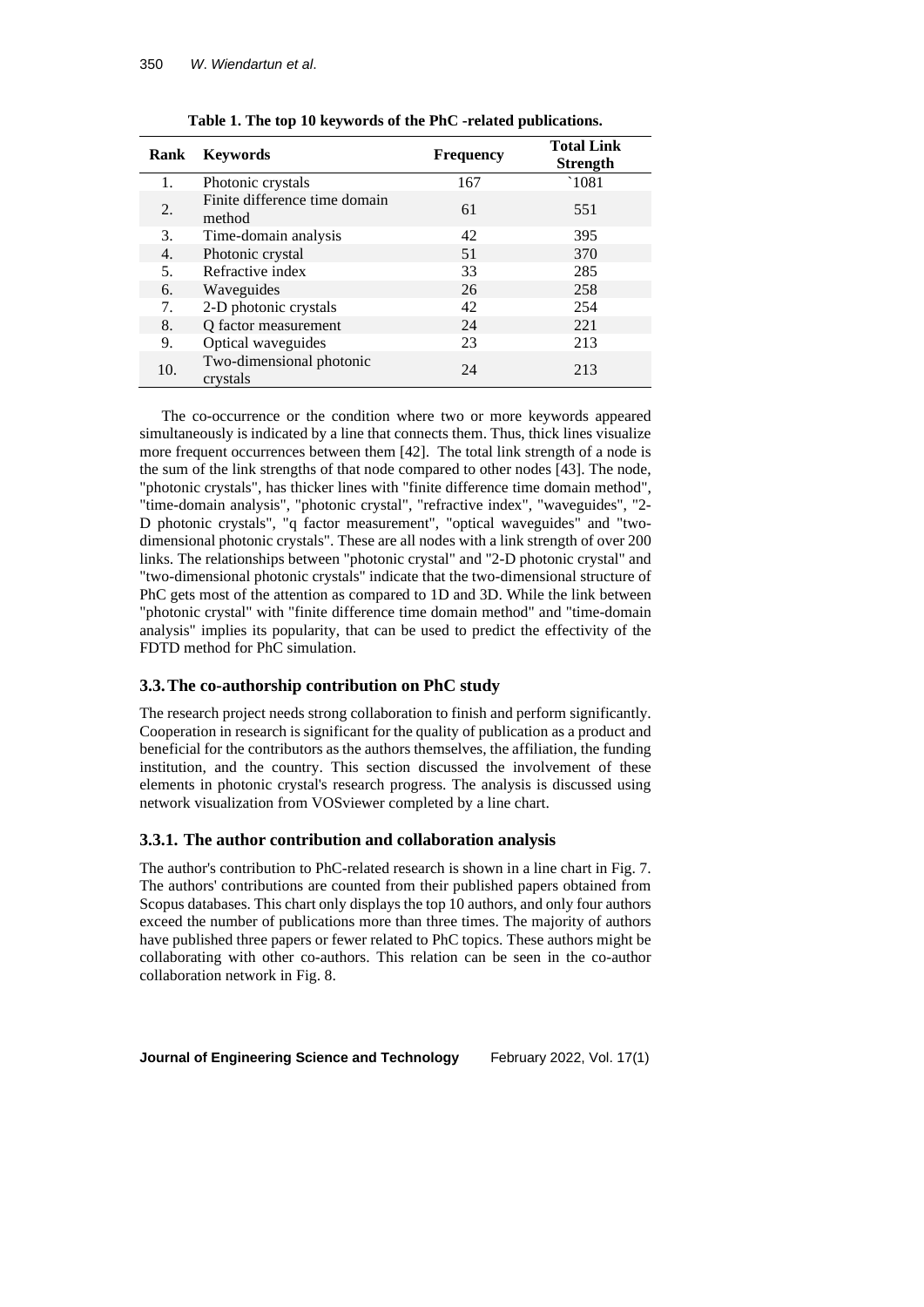

**Fig. 7. The top 10 authors contribution in PhC -related publications.**

Based on PhC analysis using the co-authorship VOSviewer, the search results have identified 667 authors' names. The minimum threshold for publication for each author is three papers, of which twenty-six authors were included in the threshold. From this analysis, nine clusters were obtained illustrated by different colours of nodes and links.

Figure 7 shows that several authors including Wang Y, Li J, Robinson S, Bouchemat T, and dan Bouchemat M are represented by large nodes, indicating high research productivity. This collaborative network for co-authors reveals the most prolific PhC researchers in the analysed publication collection and maps the diverse research groups that these authors formed through clusters of different colours. Li J. became a connector between the two clusters where the Wang Y, Song Y, Li H, Wang X, Fang H, and Zhao J clusters were united through one of the joint studies with the Qin Y, Hu W, Ren H, Jin Y, and Jiang C clusters. Meanwhile, a separate researcher, such as Fasihi K, Sun Y, and Celanovic, does not mean that they do not have a group, but they only collaborate internally.



**Fig. 8. Co-author collaboration in PhC-related publications.**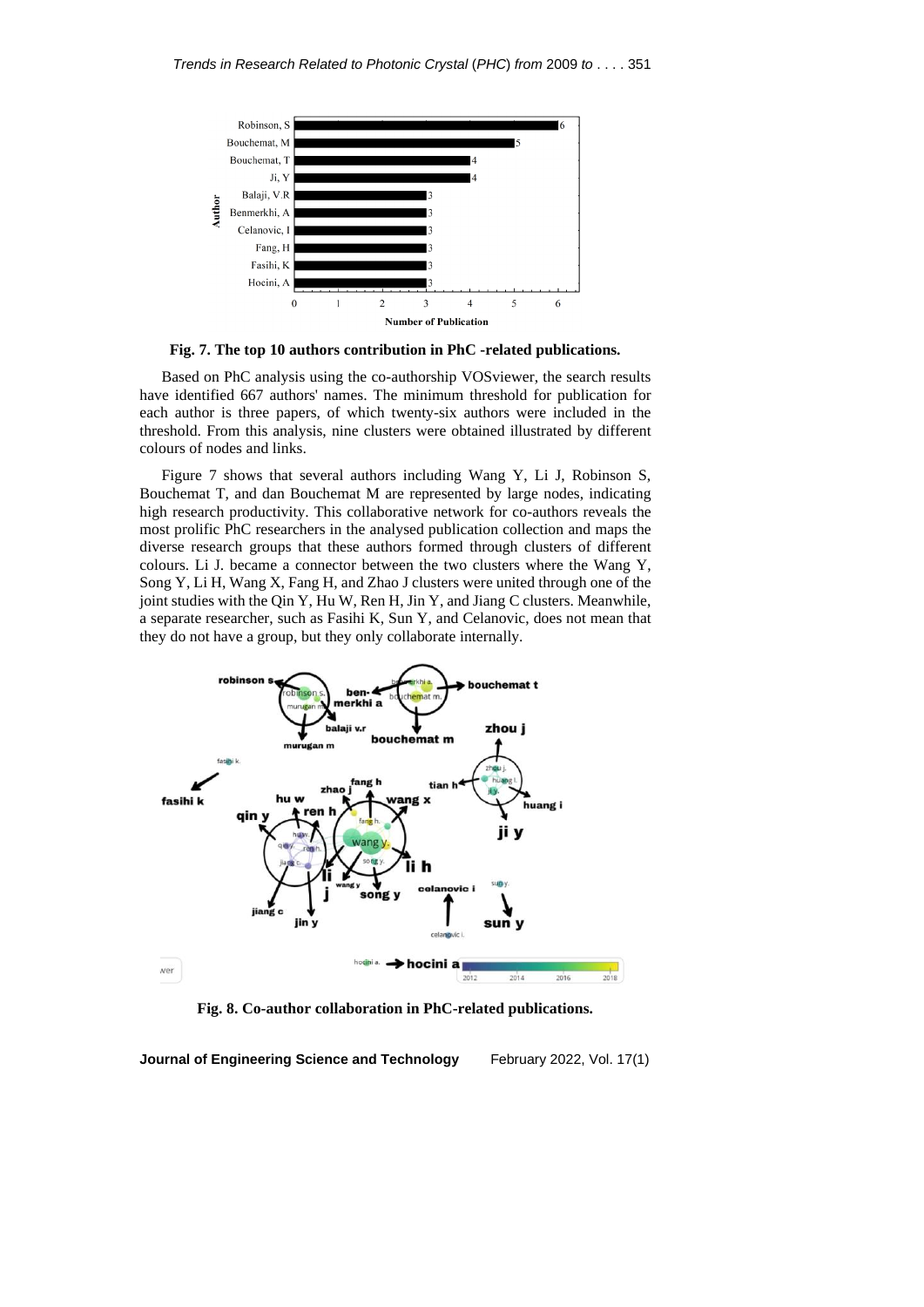# **3.3.2. The affiliation co-authorship analysis**

The top 10 contributor affiliation in PhC research is shown in Fig. 9. Four institutions from China included on the list are the Institute of Semiconductor Chinese Academy of Sciences (1st), Beijing University of Posts and Telecommunication ( $2<sup>nd</sup>$ ), Shenzhen University ( $4<sup>th</sup>$ ), and Huangzhong University of Science and Technology  $(8<sup>th</sup>)$ . They correlated and influenced each other's results in this section, which shows China at the top. Other countries included in the top 10 contributor's affiliation are Iran, France, Italy, and Japan.



**Fig. 9. The top 10 affiliations of authors correspond to PhC -related publications.**

# **3.3.3. The funding sponsor analysis**

The funding or sponsor has a significant influence on the productivity of the research. Figure 10 shows that China is the main contributor to PhC-related studies because four of the top five are China-based institutions. China's natural national science foundation contributes six times more than the average contribution of other institutions, showing the enormous role this institution plays in developing PhC studies, especially in China. Other countries included in the top 8 funding sponsors are the United States, United Kingdom, and Japan.



**Fig. 10. Institution collaboration in funding PhC -related publications.**

## **3.3.4. The country co-authorship analysis**

The country co-authorship reflects the information disclosure and the communication domestically as well as between two or more countries. The distribution of the top 10 authors from countries that publish PhC -related papers can be seen in Fig. 11. The grey field on the map indicates the low contribution of a country that publishes not more than 4 articles throughout the years from 2009 – 2019. Only 5% country has a high contribution to the PhC research shown in orange. China occupies the top position as the country with the most PhC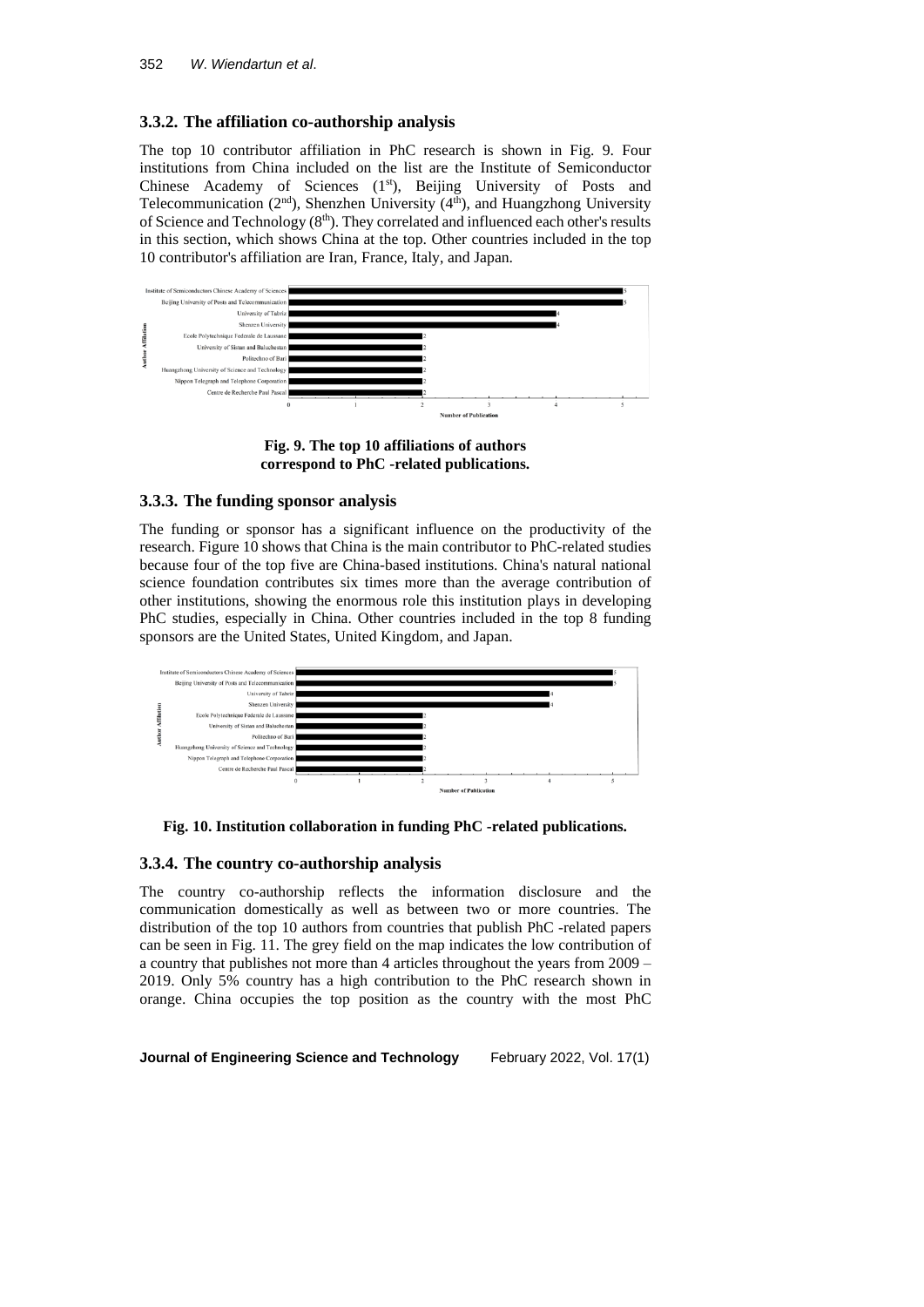publications with 52 papers. The result is associated with the most contributed funding sponsor in the previous section.



**Fig. 11. The top 10 countries of authors correspond to PhC-related publications.**

In Fig. 12, the massive PhC research in China is also proven by the country collaboration network obtained from VOSviewer. Large nodes represent influential countries. The relationship between nodes defines the cooperative relationship between institutions. The distance between nodes and the thickness of the link represents cooperation between countries. China has a lot of collaboration with other top 10 countries, intense with the United Kingdom, Italy, France, and Algeria, and strong enough with the United States. It clearly shows the strength of China to be the top country. In other words, we can conclude that international collaboration is one of the critical high publication rates.



**Fig. 12. Country collaboration network to PhC-related publications.**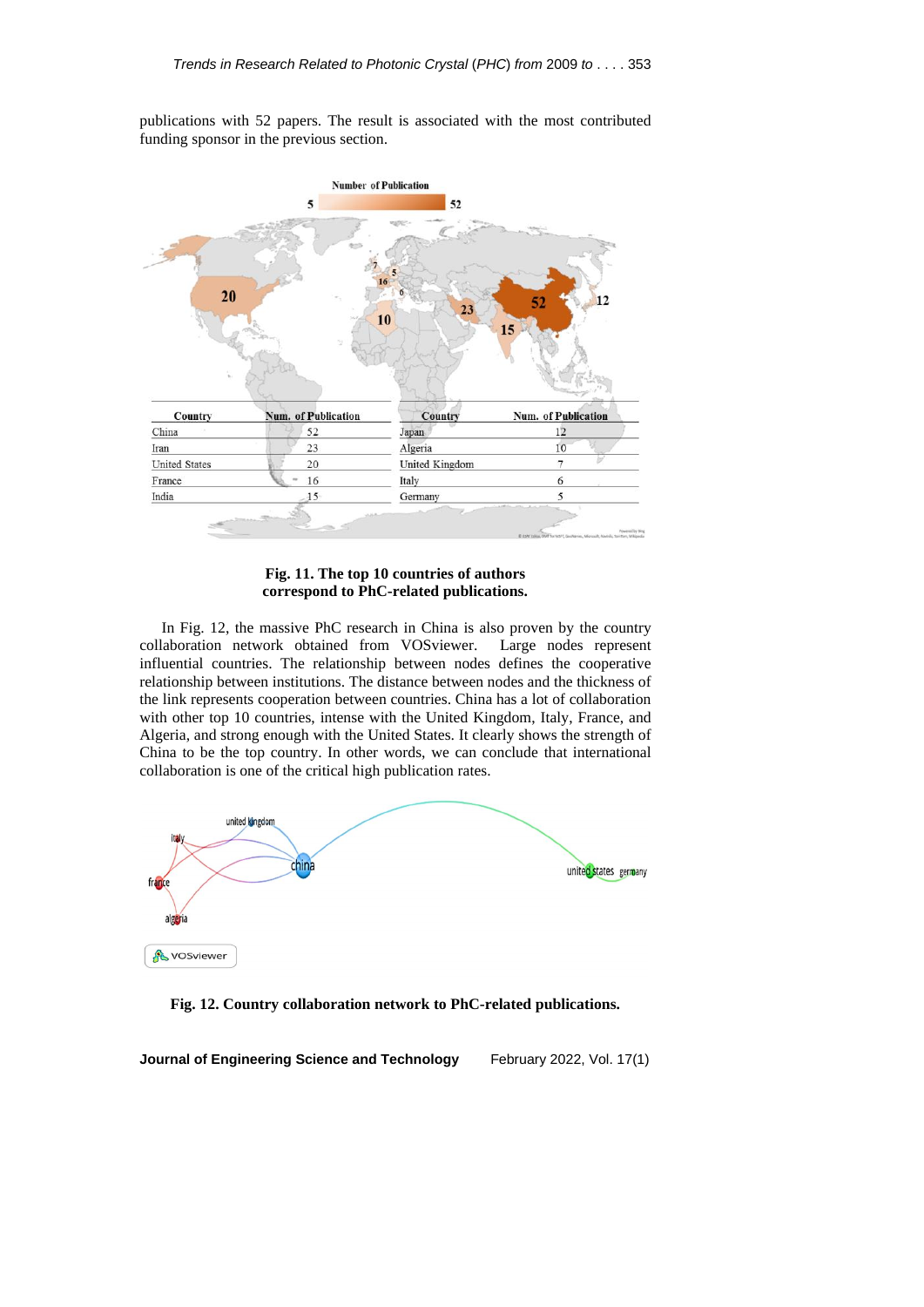## **3.4.Future perspectives**

Our study aims to investigate the current status, scope, and co-authorship contribution and collaboration of photonic crystals-related research. The result can be used as an overview for researchers and institutions to consider the future research plan and policies. The bibliometric study showed throughout the years 2009 – 2019 with increasing interest in PhC from the researcher and publishers. The current status of the PhC study has shown growth potential, although the number of publications reduced last year. The acceptance rate from high quartile publisher journals is one of the supporting factors of increment, influencing the number of publications and the citation rate, which shows a connection between each article. Photonic crystals represented the most in the "Physics", "Materials Science" and "Engineering" category in Scopus, the subject related to its application placed as a secondary subject. The range of research can be seen from the high-frequency keyword. The "photonic crystals" seem to show the trends to simulation using "finite difference time domain method" and "time-domain analysis" methods. The development of "2-D photonic crystals" was directed to the "refractive index" based sensors and "waveguide" applications. Community collaboration is proved as an influencing factor for PhC -related research. China showed a massive contribution from each element, such as author, institution, and founding sponsor, resulting in its country becoming the most productive in PhC related publication.

From these results, we can predict the future in the development of photonic crystals: (1) Firstly, this research has the possibility of continuing the current trends in sensors and waveguides application. The medical sensors market is projected to increase by 6.8% in 2020 – 2025. The key drivers responsible for the growth of this market include the increase of technological advancement in the medical device industry, increasing government concerns and support in medical technology development, growing geriatric population, increasing demand for home-based medical care, and advances in portable mobile-connected devices need. The photonic crystal is a potential principle to build an ultrasensitive, robust, and reuseable optical biosensor. The PhC waveguide significantly reduces the loss by around ~200% compared to the conventional device, where this performance is advantageous towards the development of terahertz devices [14]. In addition, the terahertz technology market is expected to grow at a CAGR of 31.83% to reach USD 489.8 Million by 2022. The growth of the terahertz technology market is driven by the increasing awareness about modern laser technologies and highpower electronic emitters using optoelectronic approaches. Specifically, increasing demand for terahertz technology-based products from the homeland security and medical sectors contribute to the laboratory research applications which can highly adapt to these products. (2) Secondly, the study may be shifted to the new trends of research application where photovoltaics is one the field with the greatest possibility due to its emergence of the "solar absorber" keyword in the list. The photonic crystals provide valuable property for third-generation solar cells such as perovskite solar cells [19]. It can be performed in one or more layers in the solar cell, namely the transport electron layer, solar absorber layer, and back reflector layer [19]. Therefore, in future research, the development of photonic crystalsbased solar cells is increased significantly as its global solar energy market was valued at \$52.5 billion in 2018 and to meet the demand, which is projected to reach \$USD 223.3 billion by 2026, with growth at a CAGR of 20.5% from 2019 to 2026.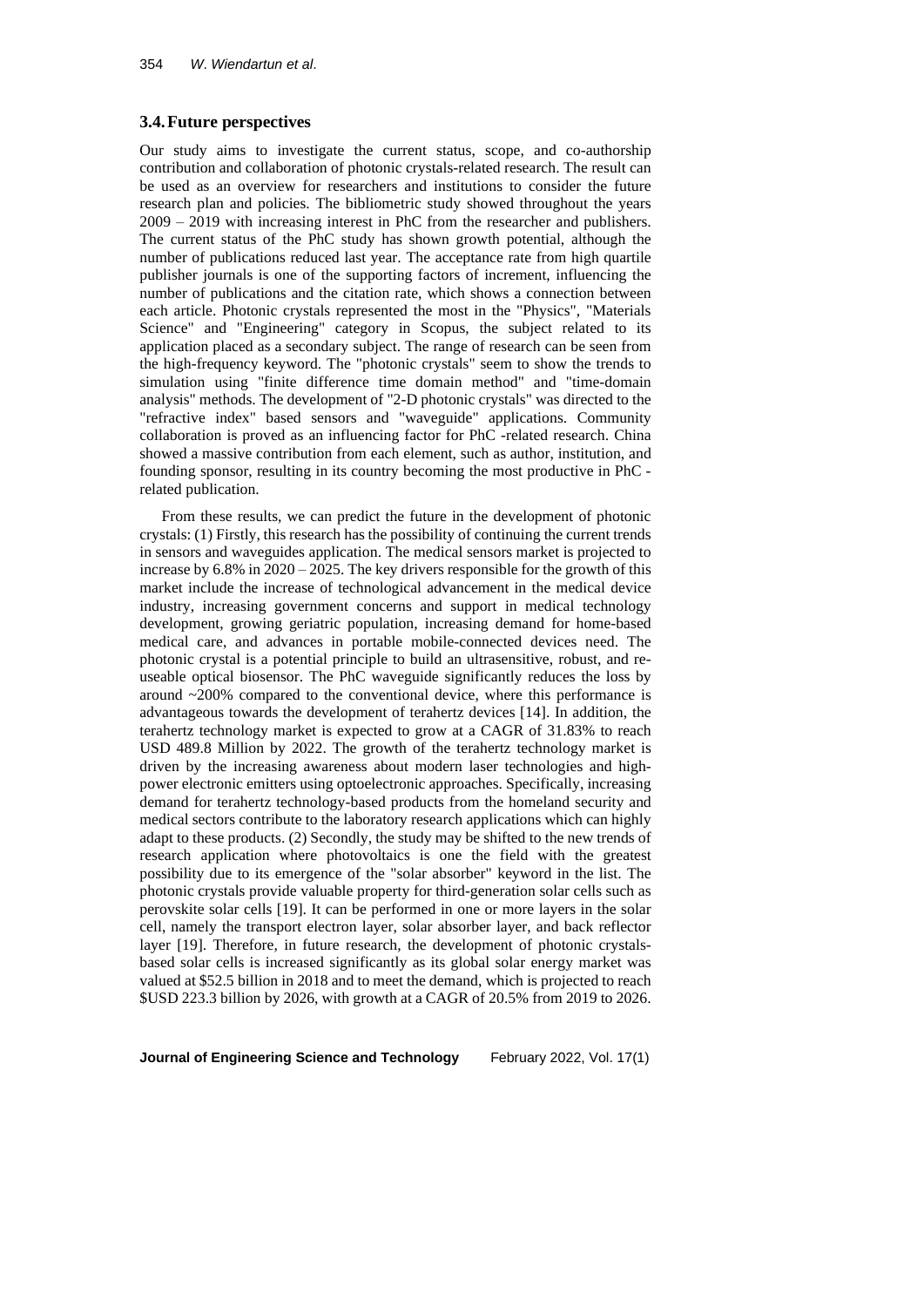While some interesting results have been obtained from bibliometric analysis and visualization of photonic crystals, this study has some weaknesses. The volume of the retrieved publications (175) was very low to depict clear trends. Secondly, we only record the last decade of publication while the concept of photonic crystals is known first published in 1987. A complete data analysis will be better to include the entire span of the years. Lastly, the downloaded documents from Scopus with most of the articles were written in English, leading to an unaccountable publication from other languages.

Many reports discussed on bibliometric analysis, such as

- (i) Digital learning [28]
- (ii) Computer science [44]
- (iii) Vocational school [45]
- (iv) High school [46]
- (v) Covid-19 research [47]
- (vi) Scientific publications [48]
- (vii) Chemical engineering [49]
- (viii) Materials research [50]
- (ix) Special Needs Education [51]
- (x) Publication of Techno-Economic Education [52]
- (xi) Engine performance [53]
- (xii) Dataset portrays decreasing number of scientific publication [54]
- (xiii) Application in robotic hand systems [55]
- (xiv) Research effectiveness in a subject area among top class universities [56]
- (xv) Educational Research [57]
- (xvi) Management bioenergy [58]
- (xvii) Magnetite Nanoparticle [59]
- (xviii)Nanocrystalline Cellulose Production Research [60]

Although above bibliometric analyses have been well-reported, we believe that the present bibliometric analysis will give additional information on the research relating to photonic crystal. Indeed, this will bring benefits for further developments.

#### **4. Conclusion**

Studies on the progress, range, and influencing factors of the photonic crystals research have been discussed in this bibliometric discussion. The result is expected to provide comprehensive information for the researchers and stakeholders as considerations in compiling plans and policies. The PhC research growth, which is exceptionally slow, shows the prestigious journal's support to publish this topic can be seen clearly. The collaboration from the contributor's elements of the articles can encourage the authors to study the PhC-related topic. PhC-related research has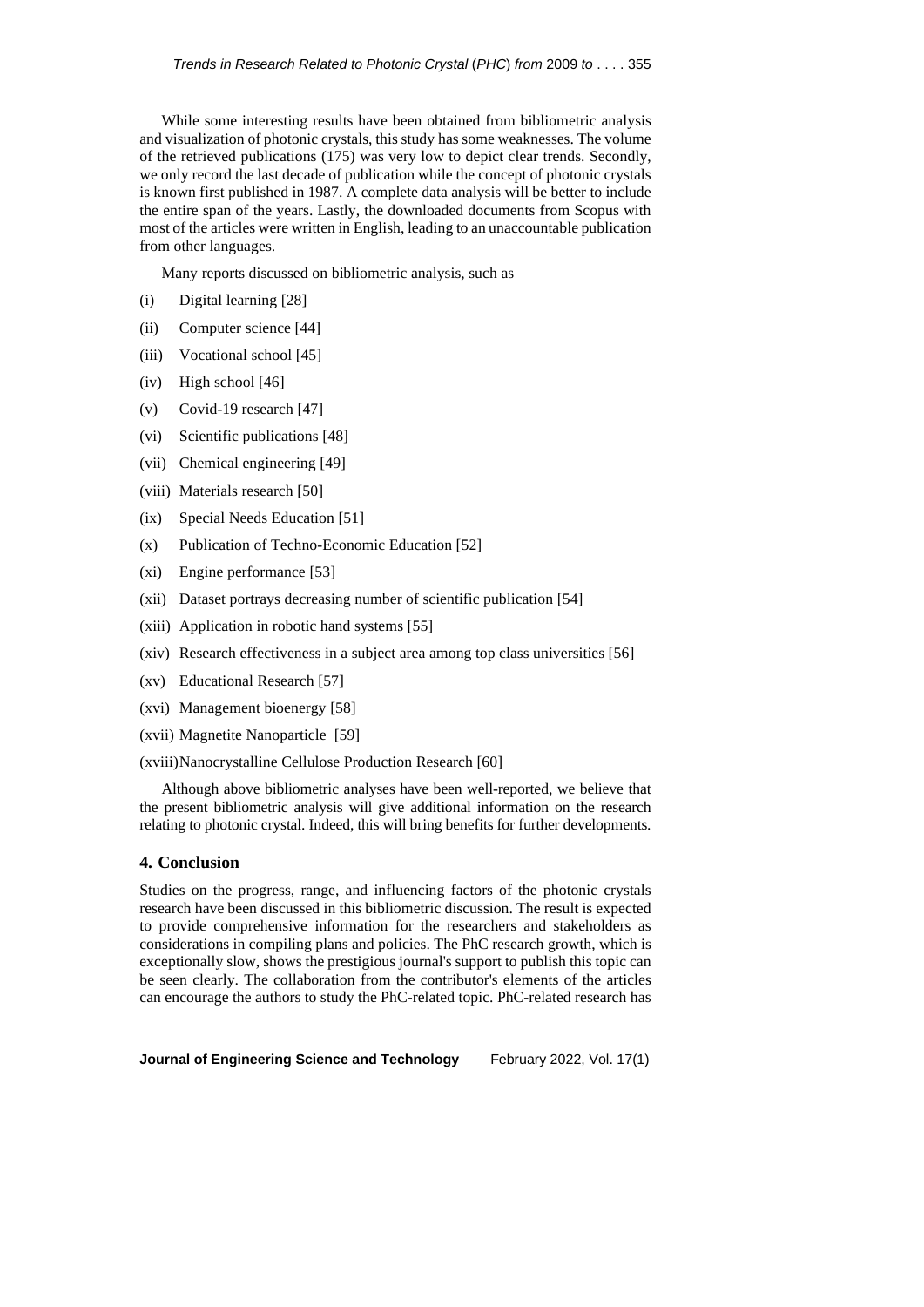been built connectivity between 5% of the world, where China is the most productive country in terms of publications. Topics that strongly correlate with the research progress 2009 – 2019 are the finite difference time domain method, waveguide technology, and sensors application. In PhC future research, waveguide and sensors application are still promising due to the market's terahertz and medical sensors demand. However, it is also possible to shift to solar cell applications as renewable energies are well developed.

## **Acknowledgments**

We thank the Rector of the Universitas Pendidikan Indonesia for fully supporting this research through World Class University (WCU) Program, Batch I (2021).

## **References**

- 1. Johnson, S.G.; Fan, S.; Villeneuve, P.R.; Joannopoulos, J.D.; and Kolodziejski, L.A. (1999). Guided modes in photonic crystal slabs. *Physical Review B*, 60(8), 5751.
- 2. Yablonovitch, E. (1987). Inhibited spontaneous emission in solid-state physics and electronics. *Physical Review Letters*, 58(20), 2059.
- 3. John, S. (1987). Strong localization of photons in certain disordered dielectric superlattices. *Physical Review Letters*, 58(23), 2486.
- 4. Ge, R.; Xie, J.; Yan, B.; Liu, E.; Tan, W.; and Liu, J. (2018). Refractive index sensor with high sensitivity based on circular photonic crystal. *JOSA A*, 35(6), 992-997.
- 5. Mahdavi, A.; Sarau, G.; Xavier, J.; Paraïso, T.K.; Christiansen, S.; and Vollmer, F. (2016). Maximizing photoluminescence extraction in silicon photonic crystal slabs. *Scientific Reports*, 6(1), 1-6.
- 6. Dubey, S.K.; Kumar, A.; Kumar, A.; Pathak, A.; and Srivastava, S.K. (2021). A study of highly sensitive d-shaped optical fiber surface plasmon resonance based refractive index sensor using grating structures of Ag-TiO2 and Ag-SnO2. *Optik*, 252, 168527.
- 7. Arafa, S.; Bouchemat, M.; Bouchemat, T.; Benmerkhi, A.; and Hocini, A. (2017). Infiltrated photonic crystal cavity as a highly sensitive platform for glucose concentration detection. *Optics Communications*, 384, 93-100.
- 8. Biswas, U.; Rakshit, J.K.; and Bharti, G.K. (2020). Design of photonic crystal microring resonator based all-optical refractive-index sensor for analyzing different milk constituents. *Optical and Quantum Electronics*, 52(1), 1-15.
- 9. Prabhu, S.; Murugan, G.; Cary, M.; Arulperumjothi, M.; and Liu, J.B. (2020). On certain distance and degree based topological indices of zeolite LTA frameworks. *Materials Research Express*, 7(5), 055006.
- 10. Bhattacharya, S.; Baydoun, I.; Lin, M.; and John, S. (2019). Towards 30% power conversion efficiency in thin-silicon photonic-crystal solar cells. *Physical Review Applied*, 11(1), 014005.
- 11. Gai-Ge, Z.; Feng-Lin, X.; and Xiang-Yin, L. (2011). Enhancement of light absorption in thin film silicon solar cells with metallic grating and onedimensional photonic crystals. *Chinese Physics Letters*, 28(5), 054213.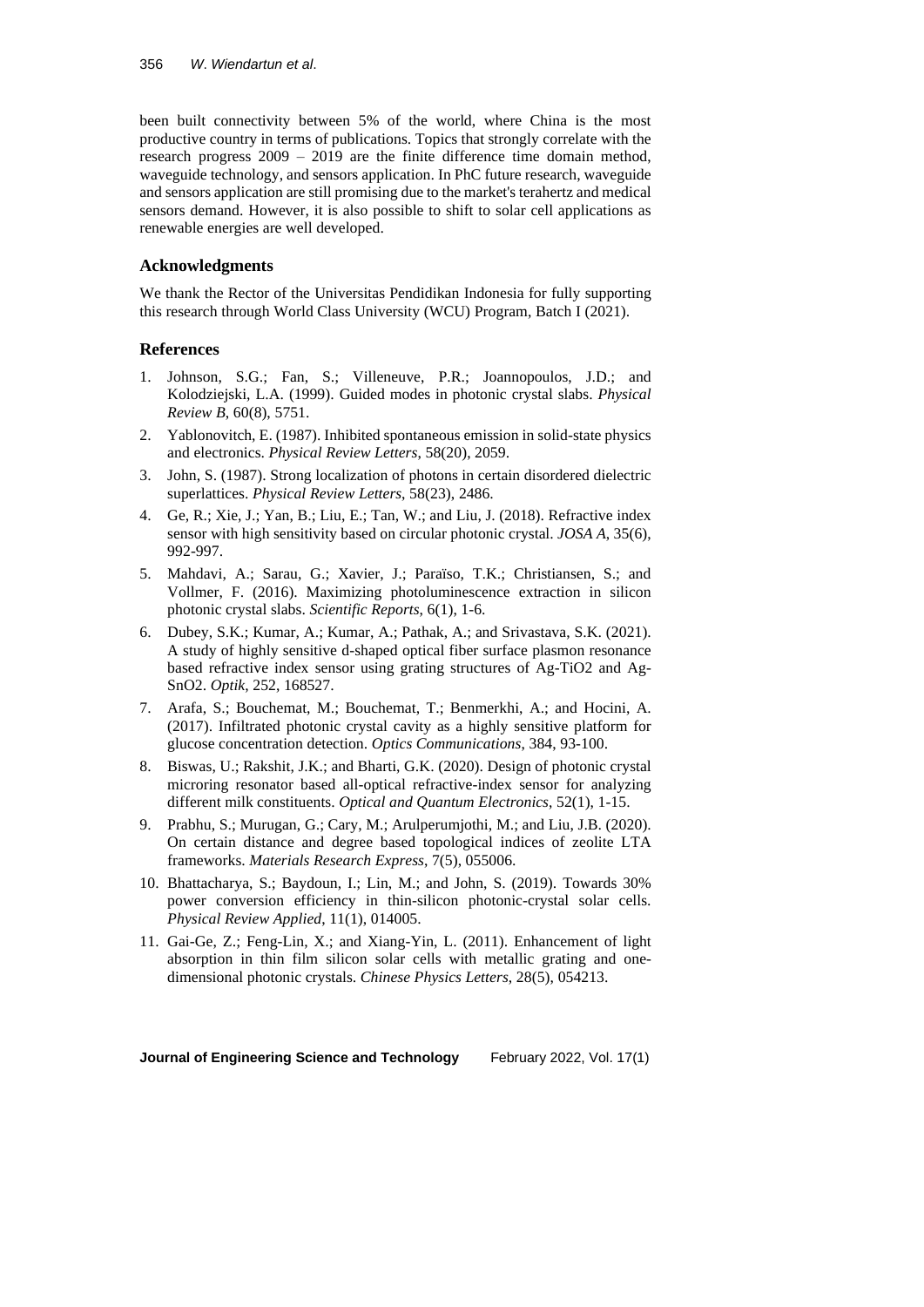- 12. Tsuruda, K.; Fujita, M.; and Nagatsuma, T. (2015). Extremely low-loss terahertz waveguide based on silicon photonic-crystal slab. *Optics Express*, 23(25), 31977-31990.
- 13. Nagatsuma, T.; Hisatake, S.; Fujita, M.; Pham, H.H.N.; Tsuruda, K.; Kuwano, S.; and Terada, J. (2015). Millimeter-wave and terahertz-wave applications enabled by photonics. *IEEE Journal of Quantum Electronics*, 52(1), 1-12.
- 14. Zhang,J.; Alexandrou, S.; and Hsiang, T.Y. (2005). Attenuation characteristics of coplanar waveguides at subterahertz frequencies. *IEEE Transactions on Microwave Theory and Techniques*, 53(11), 3281-3287.
- 15. Kotsina, N.; Belli, F.; Gao, S.F.; Wang, Y.Y.; Wang, P.; Travers, J.C.; and Townsend, D. (2019). Ultrafast molecular spectroscopy using a hollow-core photonic crystal fiber light source. *The Journal of Physical Chemistry Letters*, 10(4), 715-720.
- 16. Stepikhova, M.V.; Novikov, A.V.; Yablonskiy, A.N.; Shaleev, M.V.; Utkin, D.E.; Rutckaia, V.V.; and Krasilnik, Z.F. (2019). Light emission from Ge (Si)/SOI self-assembled nanoislands embedded in photonic crystal slabs of various periods with and without cavities. *Semiconductor Science and Technology*, 34(2), 024003.
- 17. Liu, L.; Liao, S.; Xue, W.; and Yue, J. (2020). Tunable all-optical microwave filter with high tuning efficiency. *Optics Express*, 28(5), 6918-6928.
- 18. Liu, L.; and Liao, S. (2020). Low-power active tunable microwave photonic filter using photonic crystal nanocavities. *IEEE Photonics Technology Letters*, 32(16), 999-1002.
- 19. Liu, W.; Ma, H.; and Walsh, A. (2019). Advance in photonic crystal solar cells. *Renewable and Sustainable Energy Reviews*, 116, 109436.
- 20. Choi, D.H.; Nam, S.K.; Jung, K.; and Moon, J.H. (2019). 2D photonic crystal nanodisk array as electron transport layer for highly efficient perovskite solar cells. *Nano Energy*, 56, 365-372.
- 21. Kim, D.I.; Lee, J.W.; Jeong, R.H.; Yu, J.H.; Yang, J.W.; Nam, S.H.; and Boo, J.H. (2019). Enhancing the optical properties using hemisphere TiO2 photonic crystal as the electron acceptor for perovskite solar cell. *Applied Surface Science*, 487, 409-415.
- 22. Liu, Z.; Wu, L.; Wang, X.; Xu, Q.; Hu, Y.; Meng, K.; and Chen, G. (2020). Improving efficiency and stability of colorful perovskite solar cells with twodimensional photonic crystals. *Nanoscale*, 12(15), 8425-8431.
- 23. Liu, X.Y.; Fang, H.X.; and Yu, L.P. (2013). Molecularly imprinted photonic polymer based on β-cyclodextrin for amino acid sensing. *Talanta*, 116, 283-289.
- 24. Nair, R.V.; and Vijaya, R. (2010). Photonic crystal sensors: An overview. *Progress in Quantum Electronics*, 34(3), 89-134.
- 25. Cohen, G.; Schroeder, J.; Newson, R.; King, L.; Rychetnik, L.; Milat, A.J.; and Chapman, S. (2015). Does health intervention research have real world policy and practice impacts: testing a new impact assessment tool. *Health Research Policy and Systems*, 13(1), 1-12.
- 26. Nandiyanto, A.B.D.; Biddinika, M.K.; and Triawan, F. (2020). How bibliographic dataset portrays decreasing number of scientific publications from Indonesia. *Indonesian Journal of Science and Technology*, 5(1), 154-175.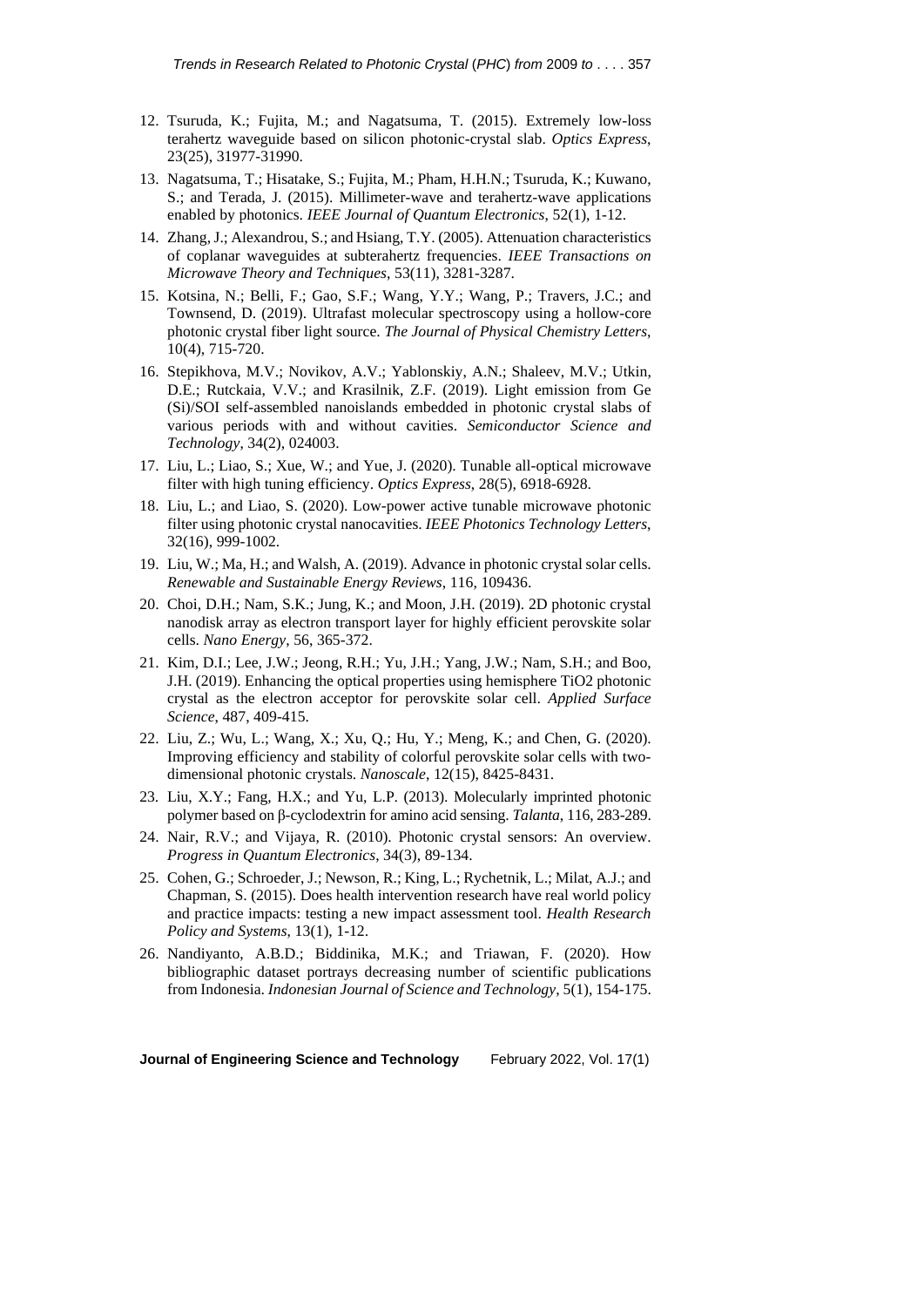- 27. Nandiyanto, A.B.D.; Biddinika, M.K.; and Triawan, F. (2020). Evaluation on research effectiveness in a subject area among top class universities: a case of Indonesia's academic publication dataset on chemical and material sciences. *Journal of Engineering Science and Technology* (*JESTEC*), 15(3), 1747-1775.
- 28. Al Husaeni, D.F.; and Nandiyanto, A.B.D. (2022). Bibliometric using Vosviewer with Publish or Perish (using google scholar data): From step-bystep processing for users to the practical examples in the analysis of digital learning articles in pre and post Covid-19 pandemic. *ASEAN Journal of Science and Engineering*, 2(1), 19-46.
- 29. Naveau, A.; Smirani, R.; Catros, S.; De Oliveira, H.; Fricain, J.C.; and Devillard, R. (2017). A bibliometric study to assess bioprinting evolution. *Applied Sciences*, 7(12), 1331.
- 30. Liao, H.; Tang, M.; Luo, L.; Li, C.; Chiclana, F.; and Zeng, X.J. (2018). A bibliometric analysis and visualization of medical big data research. *Sustainability*, 10(1), 166.
- 31. Sharifi, A.; Simangan, D.; and Kaneko, S. (2021). Three decades of research on climate change and peace: A bibliometrics analysis. *Sustainability Science*, 16(4), 1079-1095.
- 32. Bhatt, Y.; Ghuman, K.; and Dhir, A. (2020). Sustainable manufacturing. Bibliometrics and content analysis. *Journal of Cleaner Production*, 260, 120988.
- 33. Huang, M.; Wang, Z.; and Chen, T. (2019). Analysis on the theory and practice of industrial symbiosis based on bibliometrics and social network analysis. *Journal of Cleaner Production*, 213, 956-967.
- 34. Liao, H.; Mi, X.; and Xu, Z. (2020). A survey of decision-making methods with probabilistic linguistic information: bibliometrics, preliminaries, methodologies, applications and future directions. *Fuzzy Optimization and Decision Making*, 19(1), 81-134.
- 35. Salimi, D.; Tavasoli, K.; Gilani, E.; Jouyandeh, M.; and Sadjadi, S. (2019). The impact of social media on marketing using bibliometrics analysis. *International Journal of Data and Network Science*, 3(3), 165-184.
- 36. Hamidah, I.; Sriyono, S.; and Hudha, M.N. (2020). A Bibliometric analysis of Covid-19 research using VOSviewer. *Indonesian Journal of Science and Technology*, 5(2), 209-216.
- 37. Setiyo, M.; Yuvenda, D.; and Samue, O.D. (2021). The Concise latest report on the advantages and disadvantages of pure biodiesel (B100) on engine performance: Literature review and bibliometric analysis. *Indonesian Journal of Science and Technology*, 6(3), 469-490.
- 38. Castiblanco, P.A.; Ramirez, J.L.; and Rubiano, A. (2021). Smart materials and their application in robotic hand systems: A state of the art. *Indonesian Journal of Science and Technology*, 6(2), 401-426.
- 39. Mulyawati, I.B.; and Ramadhan, D.F. (2021). Bibliometric and visualized analysis of scientific publications on geotechnics fields. *ASEAN Journal of Science and Engineering Education*, 1(1), 37-46.
- 40. Tahamtan, I.; Afshar, A.S.; and Ahamdzadeh, K. (2016). Factors affecting number of citations: a comprehensive review of the literature. *Scientometrics*, 107(3), 1195-1225.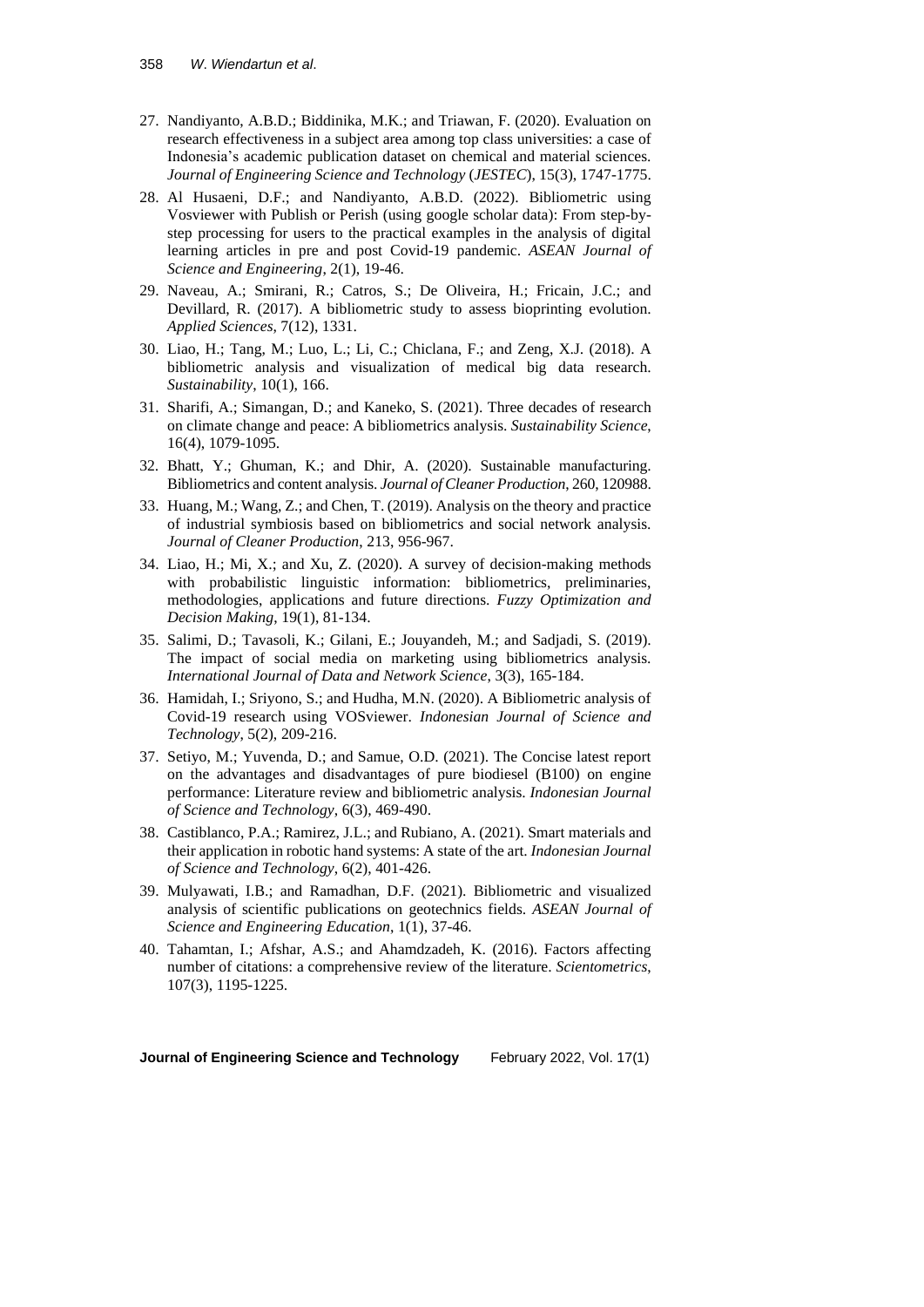- 41. Aksnes, D.W.; Langfeldt, L.; and Wouters, P. (2019). Citations, citation indicators, and research quality: An overview of basic concepts and theories. *Sage Open*, 9(1), 2158244019829575.
- 42. Gu, D.; Li, J.; Li, X.; and Liang, C. (2017). Visualizing the knowledge structure and evolution of big data research in healthcare informatics. *International Journal of Medical Informatics*, 98, 22-32.
- 43. Pinto, M.; Pulgarín, A.; and Escalona, M.I. (2014). Viewing information literacy concepts: a comparison of two branches of knowledge. *Scientometrics*, 98(3), 2311-2329.
- 44. Al Husaeni, D.F.; and Nandiyanto, A.B.D. (2023a). Mapping visualization analysis of computer science research data in 2017-2021 on the google scholar database with vosviewer. *International Journal of Informatics Information System and Computer Engineering*, 3(1), 1-18.
- 45. Al Husaeni, D.N.; and Nandiyanto, A.B.D. (2023b). A bibliometric analysis of vocational school keywords using vosviewer. *ASEAN Journal of Science and Engineering Education*, 3(1), 1-10.
- 46. Al Husaeni, D.N.; and Nandiyanto, A.B.D. (2023c). Bibliometric analysis of high school keyword using VOSviewer indexed by Google scholar. *Indonesian Journal of Educational Research and Technology*, 3(1), 1-12.
- 47. Hamidah, I.; Sriyono, S.; and Hudha, M.N. (2020). A Bibliometric analysis of Covid-19 research using VOSviewer. *Indonesian Journal of Science and Technology*, 5(2), 209-216.
- 48. Mulyawati, I.B.; and Ramadhan, D.F. (2021). Bibliometric and visualized analysis of scientific publications on geotechnics fields. *ASEAN Journal of Science and Engineering Education*, 1(1), 37-46.
- 49. Nandiyanto, A.B.D.; Al Husaeni, D.N.; and Al Husaeni, D.F. (2021). A bibliometric analysis of chemical engineering research using VOSviewer and its correlation with covid-19 pandemic condition. *Journal of Engineering Science and Technology* (*JESTEC*), 16(6), 4414-4422.
- 50. Nandiyanto, A.B.D.; and Al Husaeni, D.F. (2021). A bibliometric analysis of materials research in Indonesian journal using VOSviewer. *Journal of Engineering Research*. 9(ASSEEE Special Issue), 1-16.
- 51. Al Husaeni, D.N.; Nandiyanto, A.B.D.; and Maryanti, R. (2023a). Bibliometric analysis of special needs education keyword using VOSviewer indexed by google scholar. *Indonesian Journal of Community and Special Needs Education*, 3(1), 1-10.
- 52. Ragahita, R.; and Nandiyanto, A.B.D. (2022). Computational bibliometric analysis on publication of techno-economic education. *Indonesian Journal of Multidiciplinary Research*, 2(1), 213-220.
- 53. Setiyo, M.; Yuvenda, D.; and Samue, O.D. (2021). The Concise latest report on the advantages and disadvantages of pure biodiesel (B100) on engine performance: Literature review and bibliometric analysis. *Indonesian Journal of Science and Technology*, 6(3), 469-490.
- 54. Nandiyanto, A.B.D.; Biddinika, M.K.; and Triawan, F. (2020a). How bibliographic dataset portrays decreasing number of scientific publications from Indonesia. *Indonesian Journal of Science and Technology*, 5(1), 154-175.